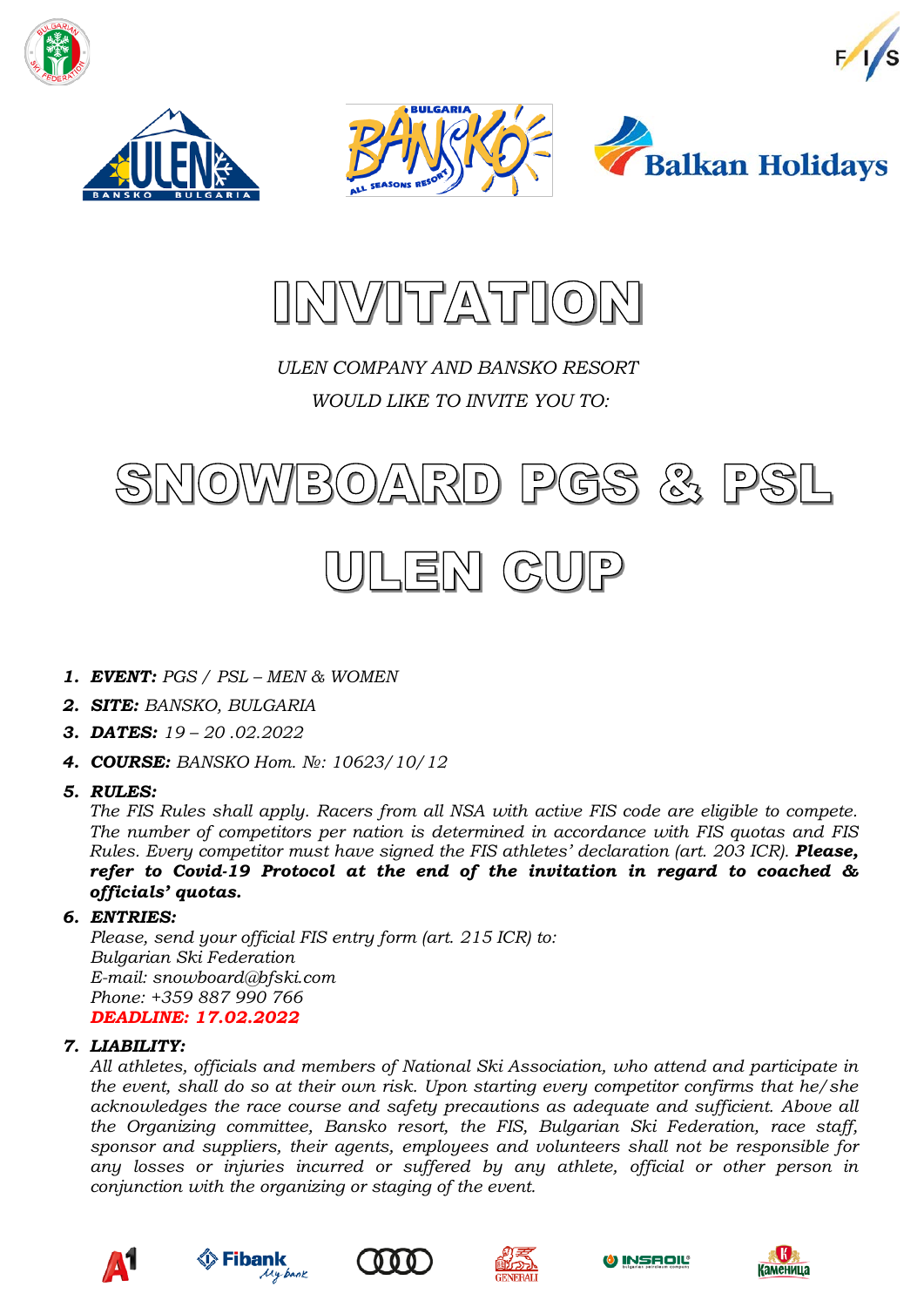



#### *8. INSURANCE:*

*Each individual NSA is responsible for providing sufficient insurance for its participants (art. 204 ICR). The Organizing committee, Bansko resort, the FIS and Bulgarian Ski Federation decline any responsibility for accidents, damages or lost equipment during the training or racing days, nor are they liable to third party claims.*

#### *9. TEAMS' CAPTAINS MEETING:*

*First TCM will be held on 18th February at 19:00h Due to current local Covid-19 restrictions & regulations all TCMs will be organized on-line on GoToMeeting platform. Only one coach per team may join through the following link:*

#### *BFSki\_SB\_TCM*

*Please join my meeting from your computer, tablet or smartphone. [https://meet.goto.com/BFskiMeetings/bfski\\_sb\\_tcm](https://meet.goto.com/BFskiMeetings/bfski_sb_tcm)*

*You can also dial in using your phone. (For supported devices, tap a one-touch number below to join instantly.) Bulgaria: +359 2 906 0606 - One-touch: tel:+35929060606,,478828989# Access Code: 478-828-989 More phone numbers: (For supported devices, tap a one-touch number below to join instantly.) Greece: +30 21 0 300 2693 - One-touch: tel:+302103002693,,478828989# Romania: +40 31 780 1159 - One-touch: tel:+40317801159,,478828989# Get the app now and be ready when your first meeting starts: https://meet.goto.com/install*

*10. OFFICIAL COMMUNICATION: Official race communication will flow through WhatsApp group: SB events BFSki 21/22. All stakeholders may join the group through following link:*

<https://chat.whatsapp.com/JTevdklB1ssL2AidSa2Y4A>

#### *or the QR code:*











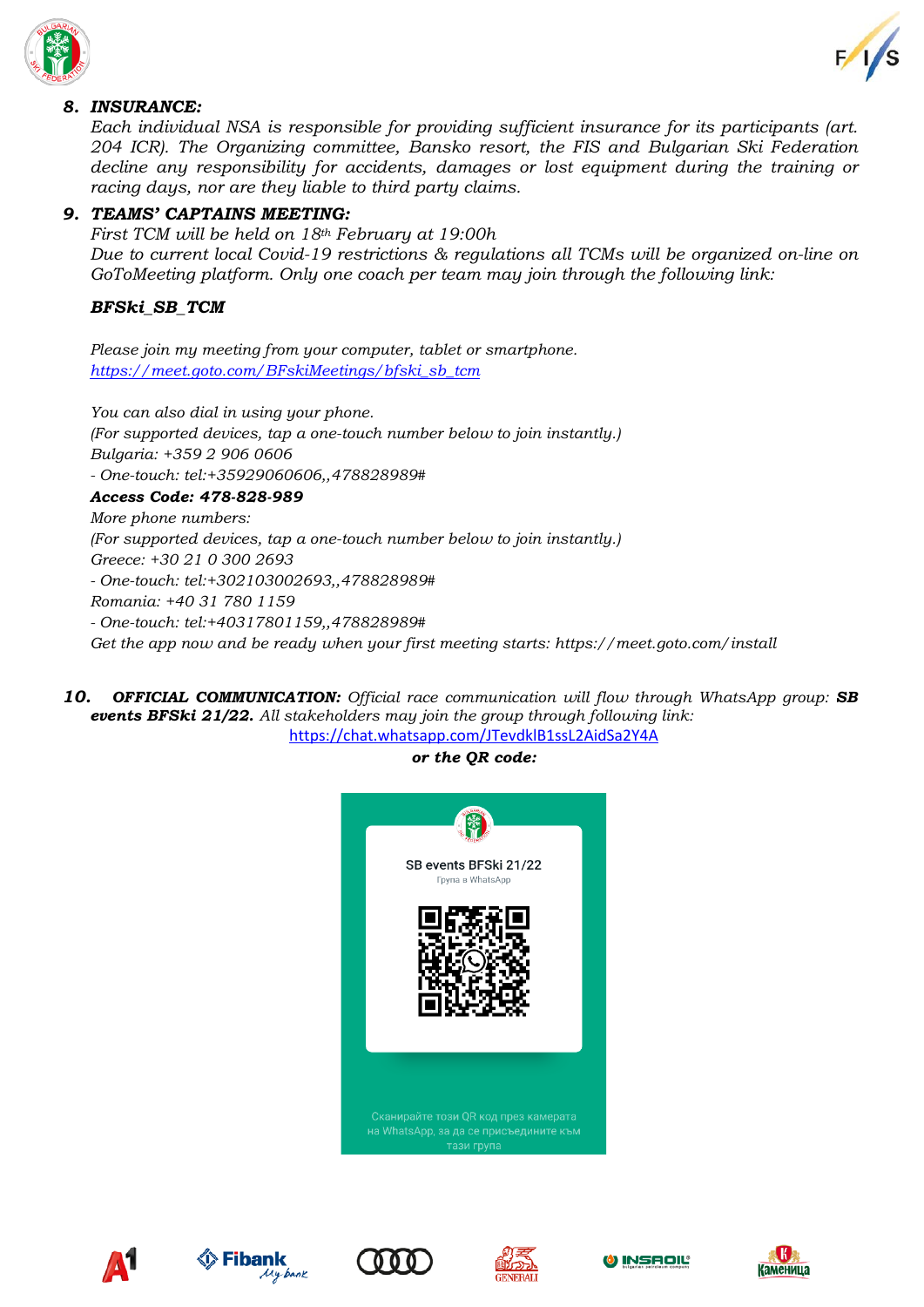



#### *11. BIB'S DISTRIBUTING AND COLLECTING:*

*Bibs distributing: More information will be announced at first TCM. After the race all bibs have to be returned in the finish area immediately.*

#### *12. TRANSPORTATION:*

*Teams are responsible for their own transportation. Bansko is located in Pirin Mountain – about 150 km (around 2 hours drive) from Sofia. The distance from Bansko town to the finish area is 15km.*

#### *13. ACCOMMODATION:*



#### *Hotel Mura\*\*\**

*Accommodation with BB (bed and breakfast at the hotel restaurant):*

#### *22,- EUR per person in twin room / per night / BB*

#### *30,- EUR per person in single room / per night / BB*

*Special offer: accommodation & unlimited daily lift pass for the days before the race is available upon request.*

*Please, send your accommodation or/and accommodation + lift pass requests together with ROOMING directly to Balkan Holidays Reservation Dept. - Bansko at:*

*e-mail: res\_bansko@balkanholidaysint.com*

*and with a copy to: severina.kasarova@balkanholidaysint.com*

*Phone: + 359 (0)749 8 80 40 / +359 88 840 0273*

*Deadline for accommodation requests: Thursday Feb 17, 2022*

#### *14. LIFT PASSES:*

*Free of charge – more information will be announced during first TCM*

*15. THE JURY: FIS Technical delegate – Mr. Dimitrie Stefanescu ( ROU) Chief of race – Mr. Georgi Glavchev*

#### *TIMETABLE*

| DAY:                           | TIME:                                | <b>EVENT:</b>                 | PLACE:                                                                                 |
|--------------------------------|--------------------------------------|-------------------------------|----------------------------------------------------------------------------------------|
| <b>MONDAY</b><br>18.02.2022    | 19:00                                | TEAM CAPTAINS' MEETING        | On-line meeting on<br>GoToMeeting platform                                             |
| <b>TUESDAY</b><br>19.02.2022   | 09:00<br>17:00                       | PGS<br>TEAM CAPTAINS' MEETING | <i>"Bansko"course</i><br>"Bansko" course<br>On-line meeting on<br>GoToMeeting platform |
| <b>WEDNESDAY</b><br>20.02.2022 | 09:00<br>11:00<br>After protest time | <b>PSL</b><br>Awards ceremony | <i>"Bansko"course</i><br>"Bansko" course<br>Finish area                                |